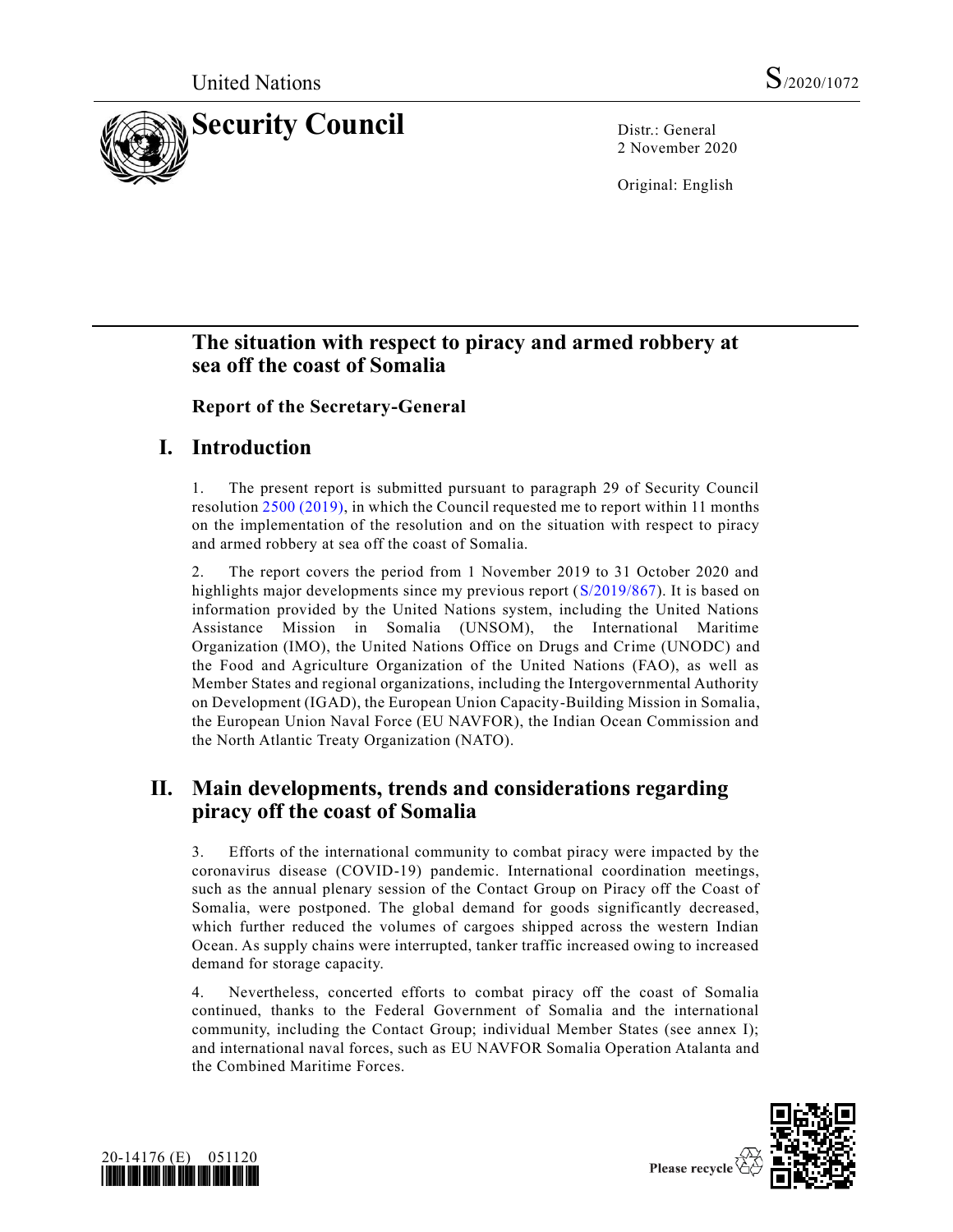5. For the first time, there were no incidents of piracy off the coast of Somalia during the reporting period (see annex II). However, suspicious approaches towards merchant vessels in the region were observed by some partners, indicating that the progress made on combating piracy off the coast of Somalia remains fragile and reversible.

6. In their industry releasable threat assessment<sup>1</sup> of 1 September 2020, the Combined Maritime Forces and EU NAVFOR Somalia concluded that piracy off the coast of Somalia continues to be largely suppressed owing to the combined efforts of naval forces and the continued implementation of *Best Management Practices*. <sup>2</sup> They also indicated that there is a low risk of piracy attacks as pirate action groups<sup>3</sup> have diversified their activities, although they retain the capability to launch attacks.

# **III. Development of counter-piracy efforts in Somalia**

#### **A. National legal and policy frameworks**

7. The Somali Maritime Administration Department received support from IMO, UNSOM, the European Union Capacity-Building Mission in Somalia and UNODC on strategic, legislative and technical guidance and training on legal maritime compliance, ship registration and safety certification, crew certification and safe manning. The European Union Capacity-Building Mission in Somalia also supported the establishment of a Maritime Rescue Coordination Centre. The four entities also delivered an induction training course in Djibouti for newly recruited staff of the Department from 19 to 23 January 2020. The Department is expected to attain initial operational capability in the first half of 2021.

8. On 16 March 2020, the Federal Government of Somalia acceded to the International Conventions for the Safety of Life at Sea and the International Convention for the Prevention of Pollution from Ships, following technical assistance by IMO. The European Union Capacity-Building Mission in Somalia is currently supporting the incorporation of these conventions into national law.

9. During the reporting period, the European Union Capacity-Building Mission in Somalia supported the Puntland Ministry of Justice, Religious Affairs and Rehabilitation in revising the Puntland Anti-Piracy Law to ensure that it meets international standards. The revised draft law includes provisions that permit prosecutions for the planning of acts of piracy and offer protection for witnesses.

10. The Somali Maritime Administration Department supported the Ministry of Ports and Marine Transport in the development and translation of a revised shipping code for Somalia, aimed at ensuring compliance with international maritime frameworks, including the United Nations Convention on the Law of the Sea. On 9 March 2020, the draft code was approved by the Ministry and is currently awaiting submission to Parliament.

11. The pensions and gratuities bill was passed by the House of the People on 30 December 2019 and by the Senate on 20 January 2020. It is currently awaiting

**\_\_\_\_\_\_\_\_\_\_\_\_\_\_\_\_\_\_**

<sup>&</sup>lt;sup>1</sup> Written by the Combined Maritime Forces and EU NAVFOR Somalia to inform risk management decision-making for merchant and large commercial fishing shipping operators that are transiting through the Red Sea, the Gulf of Aden and the western Indian Ocean.

<sup>2</sup> BIMCO and others, *Best Management Practices to Deter Piracy and Enhance Maritime Security in the Red Sea, Gulf of Aden, Indian Ocean and Arabian Sea*, 5th edition (Livingston, Edinburgh, Scotland, United Kingdom, Witherby Publishing Group, Ltd., 2018).

<sup>&</sup>lt;sup>3</sup> A pirate action group is a group organized by its members to conduct acts of piracy and robbery at sea, usually within a specific geographic maritime area.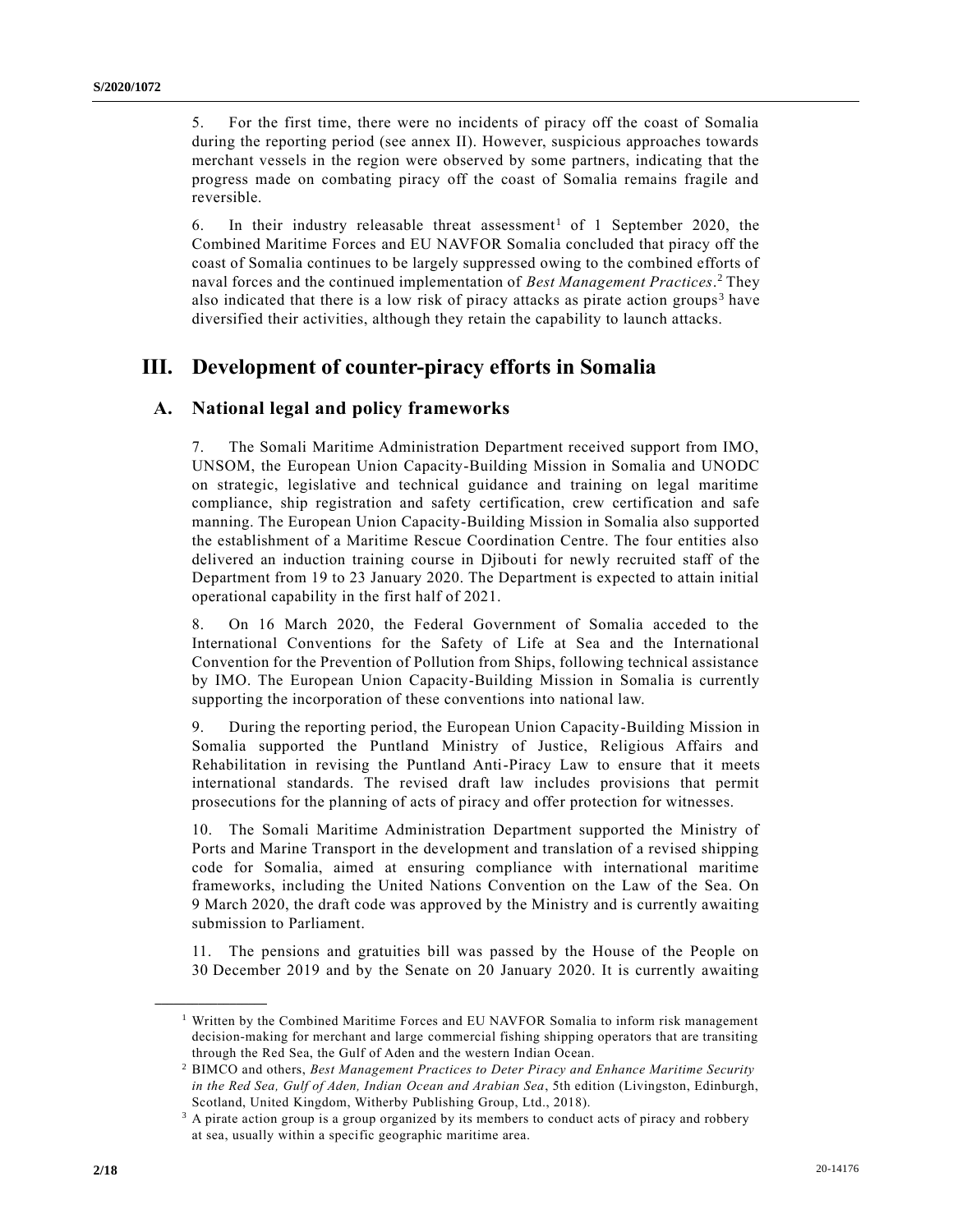signature by the President, Mohamed Abdullahi Mohamed Farmaajo. The bill provides the legislative framework relating to the rightsizing of the security services in support of the national security architecture agreement and is expected to enhance the operational effectiveness of the Somali maritime forces, in support of the restructuring of the country's armed forces and security services.

12. On 12 August 2020, the Acting Prime Minister, Mahdi Mohammed Gulaid, assigned the responsibilities for the National Maritime Coordination Committee of the Federal Government of Somalia to the Office of the Presidential Special Envoy for the Horn of Africa, Red Sea and Gulf of Aden. On 3 September 2020, the Office convened a meeting at the technical level with officials from the Federal Government to initiate a mapping process of all maritime activities, including international support.

13. The Federal Government of Somalia, under an amended memorandum of understanding with the Chinese Overseas Fishing Association, issued 31 licences to Chinese longline vessels after completing due diligence checks, thereby granting them permission to fish in exclusive economic zone of Somalia beyond the 24-nautical-mile coastal zone reserved for Somali fishers. Regarding vessels flying the Somali flag, the Ministry of Fisheries and Marine Resources agreed to issue fishing licences only to those vessels registered by the Ministry of Ports and Marine Transport.

14. Illegal, unreported and unregulated fishing continues off the coast of Somalia. To combat this practice, the Federal Government of Somalia continued to collaborate with the Indian Ocean Tuna Commission, the FISH-i Africa task force and international partners through the Agreement on Port State Measures to Prevent, Deter and Eliminate Illegal, Unreported and Unregulated Fishing. FAO continued to provide technical support to the Ministry of Fisheries and Marine Resources in its monitoring of vessels. EU NAVFOR Somalia and the European Commission Directorate -General for Maritime Affairs and Fisheries continued to share quarterly sightings and analyses of fishing vessels off the Somali coast with the Indian Ocean Tuna Commission for onward transmission to concerned States, including the Federal Government of Somalia. At the end of 2019 the establishment of a task force on illegal, unreported and unregulated fishing, as proposed by the European Union Capacity-Building Mission in Somalia, was agreed by the Ministry of Fisheries and Marine Resources. The European Union Capacity-Building Mission has drafted the terms of reference of the task force, which await official approval.

#### **B. Capacity-building**

15. During 2020, eight federal line ministries developed a comprehensive action plan to empower women in the maritime sector, following the launch of the "Women in the Maritime Sector" initiative in September 2019. A workshop and a second consultative conference for women in the maritime sector, initially scheduled for 24 and 25 March 2020, were postponed to November 2020 owing to the COVID-19 pandemic.

16. UNSOM, UNODC and the European Union Capacity-Building Mission in Somalia supported capacity-building initiatives aimed at training and equipping maritime police units at the federal and state levels. The support included the delivery of training and mentoring programmes to enhance the operational capability of the maritime police units in several major Somali ports.

17. The UNODC Global Maritime Crime Programme continued to monitor regional developments related to piracy and transnational organized crime and assisted the Federal Government of Somalia, the federal member states and "Somaliland" in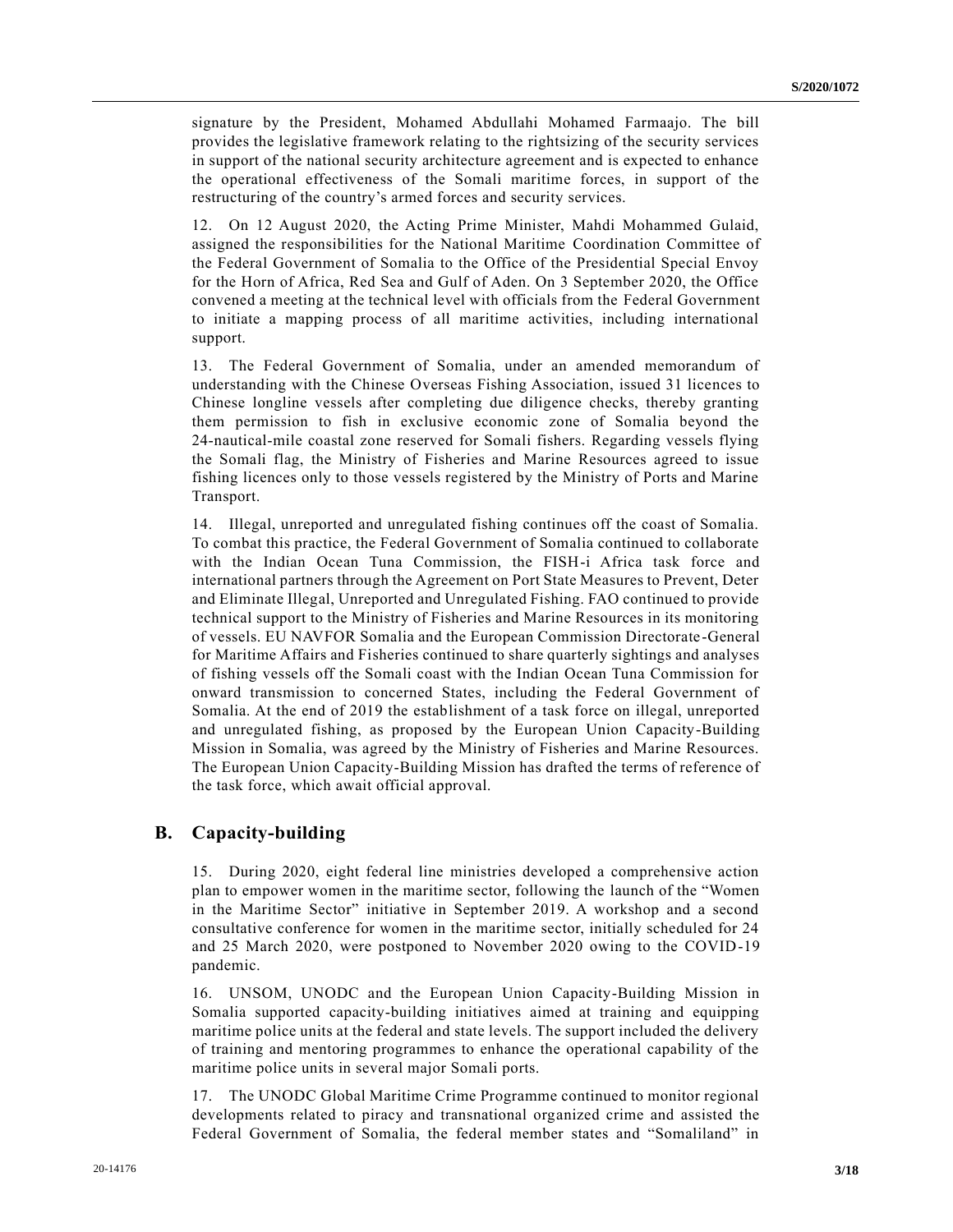equipping maritime law enforcement authorities to counter such threats. Activities addressed the need to ensure that the maritime law enforcement units in those ports maintain an adequate level of maritime skills, while progressively acquiring law enforcement capacities to effectively patrol and police the waters. Various equipment and maritime assets were provided to increase the operational readiness of the units, including: seamanship refresher; visit, board, search and seizure training; marine engineering and maintenance; communication; and maritime domain awareness.

18. The European Union Capacity-Building Mission in Somalia provided capacitybuilding activities on national legal frameworks and policy development to Somali counterparts in Mogadishu, Garoowe and Hargeysa. It also delivered training and equipment to Somali counterparts at the federal and state levels, as well as specialized training and equipment to Puntland authorities to support the revision of the Anti-Piracy Law.

19. During the reporting period, the European Union Capacity-Building Mission in Somalia continued to provide support to increase the maritime skills capacity of the "Somaliland" coastguard. Several training courses were conducted on search and rescue, navigation, communication and seamanship. The support has enabled the coastguard to perform maritime operations and has enhanced their ability to counter piracy and other maritime criminal activity. The coastguard has now reached initial operational capability and is able to conduct basic search and rescue and fishery protection operations.

20. The European Union Capacity-Building Mission in Somalia also supported the participation of the Mogadishu Maritime Police Unit and the Boosaaso Port Maritime Police Unit in the United States Africa Command Exercise Cutlass Express. The exercise included a force integration training in Mogadishu, harmonizing and improving the capacities of these units. The European Union Capacity-Building Mission in Somalia also provided training equipment to the Mogadishu maritime police unit, namely a training facility for developing maritime tactical boarding and search skills.

21. IGAD, as the main entity responsible for the coordination of the cross-regional Programme to Promote Regional Maritime Security in the Eastern and Southern Africa and Indian Ocean Region, funded by the European Union, organized the 10th mandatory meeting of the Programme's technical steering committee, in a virtual format, on 23 June 2020. Owing to the COVID-19 pandemic, participants endorsed an 18-month extension of the Programme.

#### **C. Community issues**

22. During the reporting period, FAO continued to collaborate with the ministries of fisheries and marine resources at the federal and state levels to implement the Coastal Communities against Piracy project. The project is funded by the European Union and is aimed at developing the artisanal fisheries sector to create employment opportunities for otherwise unemployed youth in coastal areas. FAO also received funding commitments from the European Union and the Multi-Partner Trust Fund Office to expand its activities in the fisheries sector in Somalia, in partnership with the United Nations Industrial Development Organization and the International Labour Organization.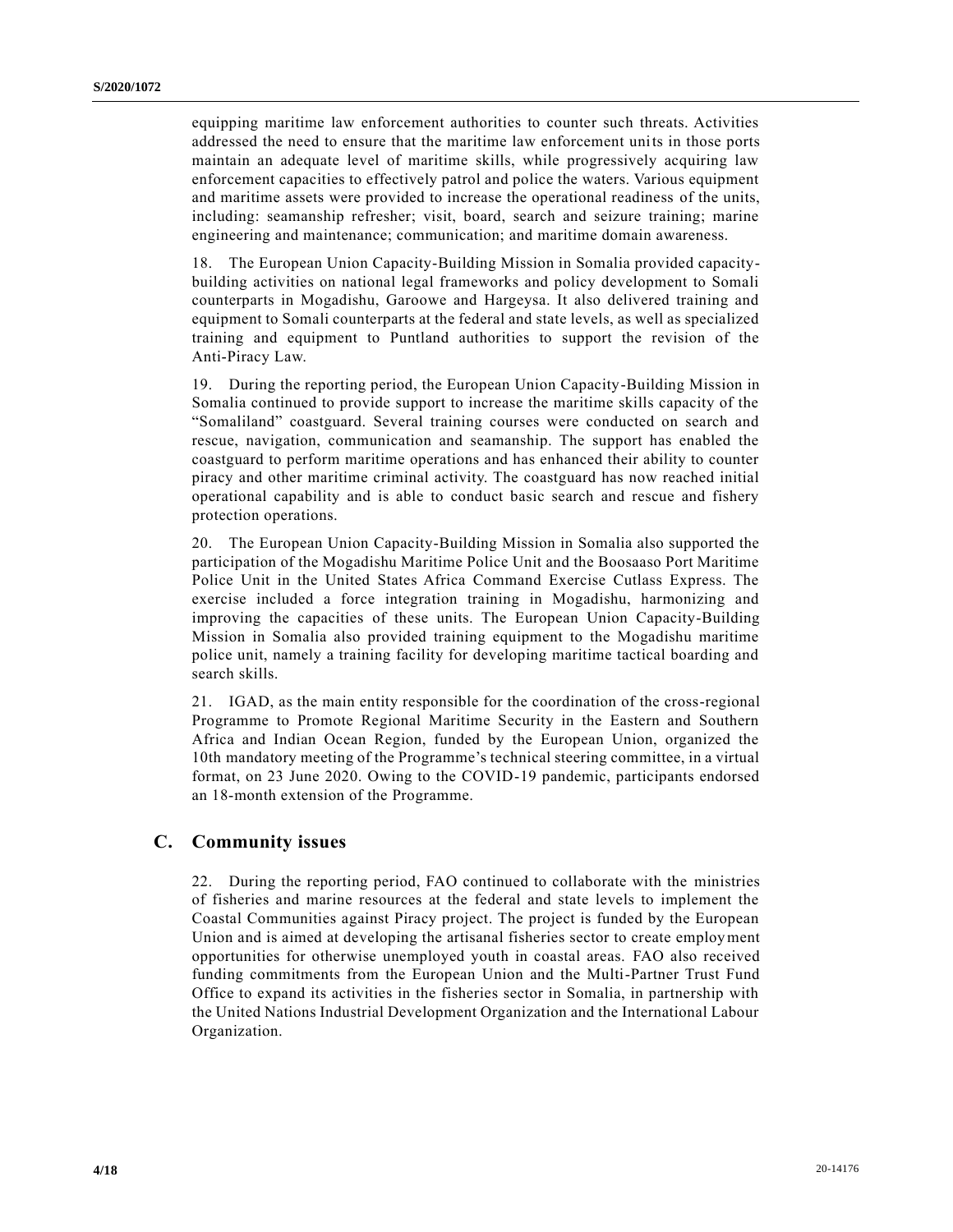# **IV. International cooperation**

#### **A. Contact Group on Piracy off the Coast of Somalia**

23. On 1 January 2020, Kenya assumed the Chairmanship of the Contact Group on Piracy off the Coast of Somalia for the period from 2020 to 2022. On 27 February 2020, Mauritius handed over the chairmanship at a ceremony in Flic en Flac, Mauritius, organized by the Indian Ocean Commission as secretariat of the Contact Group.

24. The work of the Contact Group was severely restrained in 2020 owing to the COVID-19 pandemic. In a communiqué issued on 28 July, the Chair of the Contact Group called on the international community to adapt to the new situation and continuously step up efforts to deter piracy and its root causes. The Chair further reiterated the need to ensure that the established mechanism for the arrest, prosecution, detention and transfer of pirates is reinforced and called for individual and collective action to prevent any attempt that might hinder its proper functioning.

25. During the reporting period, the Chair of the Contact Group also initiated the process of selecting a new Board of the trust fund to support initiatives of States countering piracy off the coast of Somalia.

26. On 23 September, the Chair of the Contact Group organized a virtual meeting of the Friends of the Contact Group Chair, with participants from over 50 countries, as well as regional and international organizations, to update participants on maritime threats and activities off the coast of Somalia and finalize the terms of reference for the strategic planning steering group, which will develop a strategic plan on future priorities of the Contact Group and explore the possibility of establishing a financial mechanism to replace the trust fund to support initiatives of States countering piracy off the coast of Somalia. Participants also planned the next Contact Group plenary session, which has been postponed to December 2020 owing to the COVID-19 pandemic.

### **B. United Nations trust fund to support initiatives of States countering piracy off the coast of Somalia**

27. During the reporting period, the trust fund continued to support projects in the areas of capacity-building, regional prosecution, maritime law enforcement and maritime governance. However, the implementation of projects was delayed owing to the COVID-19 pandemic.

28. On 14 January 2020, the trust fund secretariat announced that the trust fund had not met the United Nations Sustainable Development Group yearly benchmark contribution threshold level for multi-partner trust funds in 2019. In accordance with the agreement reached among Board members on 19 June 2019, the trust fund will therefore close on 31 December 2021.

29. Based on the contributions received by the trust fund in 2019, Board members approved funding for two projects to support maritime law enforcement and regional prosecution efforts. Since 31 December 2012, the trust fund has received a total of \$15,224,488 from 18 donors. As at 31 August 2020, the balance of the trust fund was \$93,072.

30. Owing to the COVID-19 pandemic, no meeting of the Board of the trust fund was held during the reporting period. The next Board meeting will take place in the margins of the annual plenary session of the Contact Group on Piracy off the Coast of Somalia.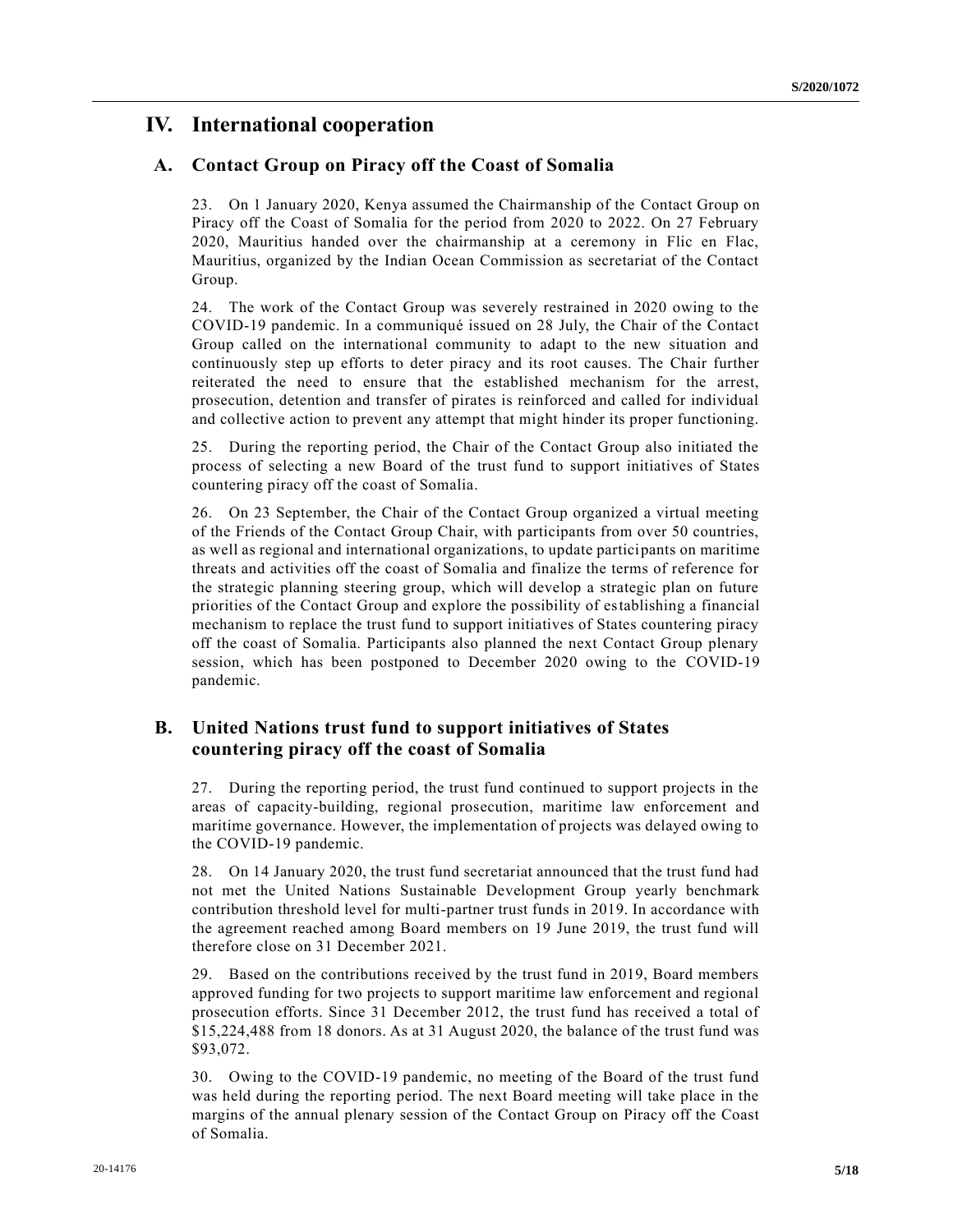# **V. Strategic maritime security activities**

### **A. International capacity-building**

31. With the support of IMO, States in the western Indian Ocean and the Gulf of Aden continue to build capacity to counter piracy and other illicit activities that threaten safety and security of navigation in the region, in support of the Djibouti Code of Conduct and its 2017 Jeddah Amendment.

32. In order to enhance maritime domain awareness in the region, signatory States to the Jeddah Amendment have prioritized the establishment of a national maritime information-sharing centre in all participating States. The centres will play a key role in the regional information-sharing network, alongside the Regional Maritime Information Fusion Centre in Madagascar and the Regional Coordination Operations Centre in Seychelles.

33. On 13 and 14 November 2019 in Mombasa, Kenya, IMO held a high-level regional meeting on capacity-building coordination for enhanced maritime security in the West Indian Ocean and Gulf of Aden. Participating States agreed to establish a Djibouti Code of Conduct governance framework, consisting of a steering committee and working groups on information sharing and capacity-building coordination. The working group on capacity-building coordination will continue the work of the Indian Ocean regional capacity-building working group, which was transferred from the Contact Group to the Djibouti Code of Conduct in November 2019 (see [S/2019/867,](https://undocs.org/en/S/2019/867) para. 30).

34. IMO facilitated two regional courses and three conferences in support of the implementation of the Djibouti Code of Conduct. A total number of 91 courses provided to date by IMO have benefited over 1,731 trainees from the region.

35. Through the European Union Programme to Promote Regional Maritime Security in the Eastern and Southern Africa and Indian Ocean Region, the Indian Ocean Commission supported the regional information-sharing and coordination centres in Madagascar and Seychelles, as well as the national centres of the signatory States to the two regional agreements for the exchange and sharing of maritime information and for the coordination of joint actions at sea (see [S/2019/867,](https://undocs.org/en/S/2019/867) para. 33). The Indian Ocean Commission also supported signatory States to the two regional agreements by reviewing national structures and systems in support of the operationalization of the regional information-sharing and coordination centre.

36. The Division for Ocean Affairs and the Law of the Sea of the United Nations Office of Legal Affairs began the implementation of a capacity-building programme aimed at assisting the Federal Government of Somalia with developing an effective legal framework for ocean governance in conformity with the United Nations Convention on the Law of the Sea. The programme, funded by the trust fund and delivered with support from UNSOM, will provide training on the law of the sea to law enforcement officials and on the international legal framework for ocean governance to legislators and technical officials. The implementation of the project has been delayed owing to the COVID-19 pandemic.

37. Under the Indian Ocean Forum on Maritime Crime, the UNODC Global Maritime Crime Programme is supporting a maritime disruption network, together with the Federal Government of Somalia and the federal member states. The aim of the network is to ensure the implementation of the Somalia sanctions regime under Security Council resolution [2498 \(2019\)](https://undocs.org/en/S/RES/2498(2019)) and it brings together Member States, the Combined Maritime Forces and EU NAVFOR Somalia to provide a coordinated, threat-informed mechanism that can disrupt illicit maritime flows in the region.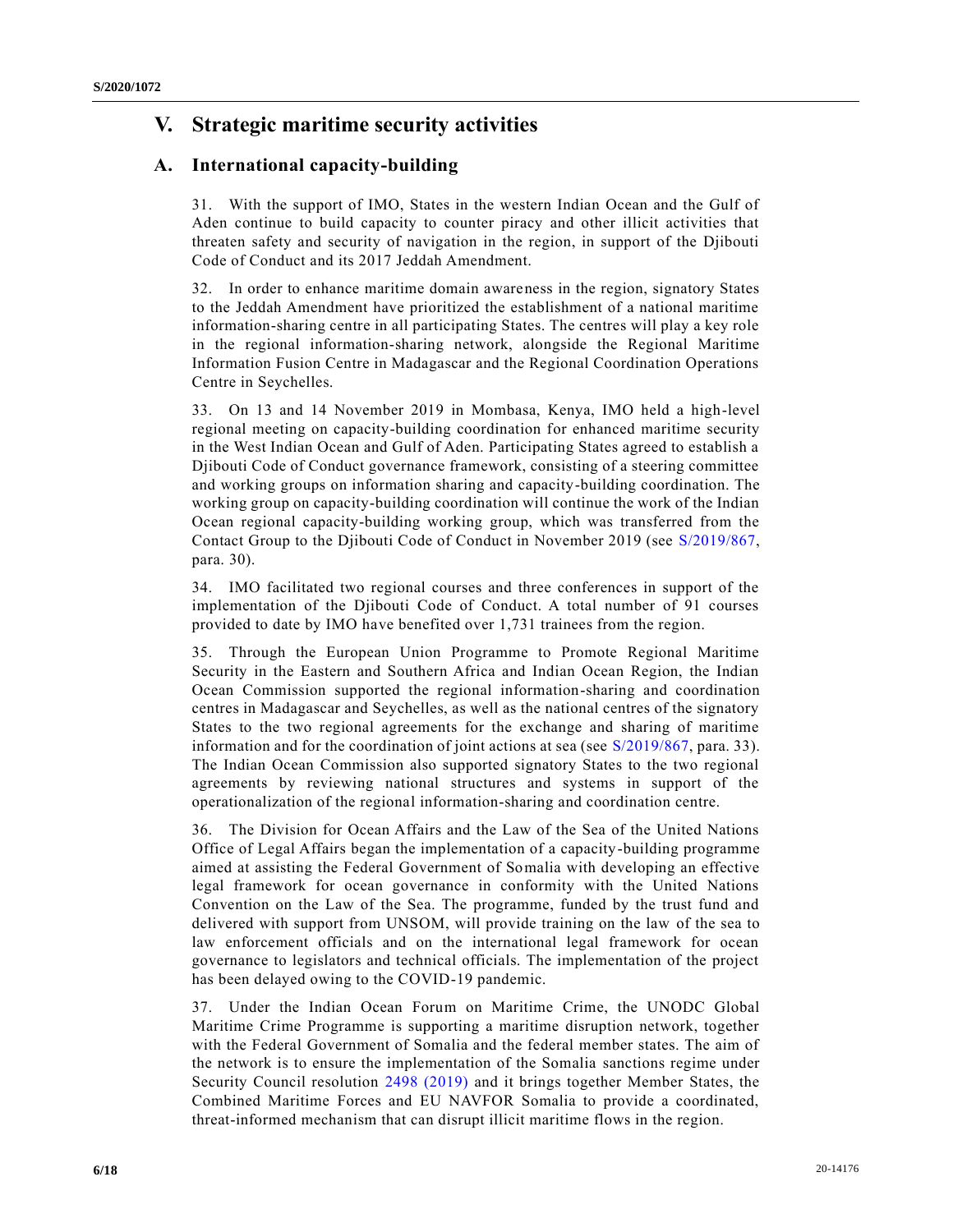### **B. Naval activities off the coast of Somalia**

38. During the reporting period, EU NAVFOR Somalia and the Combined Maritime Forces maintained their presence off the coast of Somalia. Individual Member States, including China, India, Japan, the Republic of Korea and the Russian Federation, operated as independent deployers, protecting and escorting commercial vessels through the Gulf of Aden in coordination with EU NAVFOR Somalia and the Combined Maritime Forces. Other States, such as the Islamic Republic of Iran, also contributed to the fight against piracy by deploying naval fleets to the region on a national basis.

39. EU NAVFOR Somalia, through Operation Atalanta, continued to deter, prevent and repress piracy off the coast of Somalia by protecting and escorting vessels vulnerable to piracy attacks, including vessels of the World Food Programme. Spain, Italy and Germany continued to provide seagoing assets and maritime patrol and reconnaissance aircraft while other States, including the Republic of Korea (as an independent deployer), France and the Netherlands contributed with warships for bespoke operations or while in transit. Overall, 16 Member States of the European Union and 3 non-Member States of the European Union contribute to Operation Atalanta. As a secondary task, EU NAVFOR Somalia continued to support other actors in the area, including the European Union Capacity-Building Mission in Somalia and UNODC.

40. Operationally, EU NAVFOR Somalia remained one of the main counter-piracy actors operating off the central coast of Somalia, providing a visible deterrence and conducting focused operations in areas where criminal networks associated with piracy are present. The operation provided a platform for European Union instruments and United Nations agencies to promote development programmes within inaccessible communities.

41. Through the Maritime Security Centre-Horn of Africa, EU NAVFOR Somalia also continued to facilitate the scheduling of the convoys conducted by independent deployers in the Internationally Recommended Transit Corridor. The Centre remains integral to Operation Atalanta, providing regional maritime domain awareness, and receives voluntary registration details of transiting vessels, as recommended in the fifth version of *Best Management Practices*, together with United Kingdom Maritime Trade Operations.

42. On 16 July 2020, the European Union agreed to extend the mandate of Operation Atalanta until 31 December 2022.

43. The Combined Maritime Forces, a multinational naval partnership comprising 33 Member States, continued to conduct counter-piracy operations in the Red Sea, the Gulf of Aden, the Arabian Sea, the Somali Basin and the Northern Indian Ocean through Combined Task Force 151.

44. In the reporting period, Task Force 151 comprised surface ships provided by Japan and the Republic of Korea, with additional ships provided by the United States, the United Kingdom of Great Britain and Northern Ireland, Pakistan and others. These surface units were further supported by maritime patrol and reconnaissance aircraft from Japan, the United States and Pakistan. The Republic of Korea, Kuwait, Japan and Turkey provided the leadership teams for Task Force 151 on a rotational basis. The Combined Maritime Forces continued to work closely with EU NAVFOR Somalia and also collaborated with the Contact Group on Piracy off the Coast of Somalia, the Maritime Security Centre-Horn of Africa and United Kingdom Maritime Trade Operations, as well as regional naval operations centres and rescue coordination centres.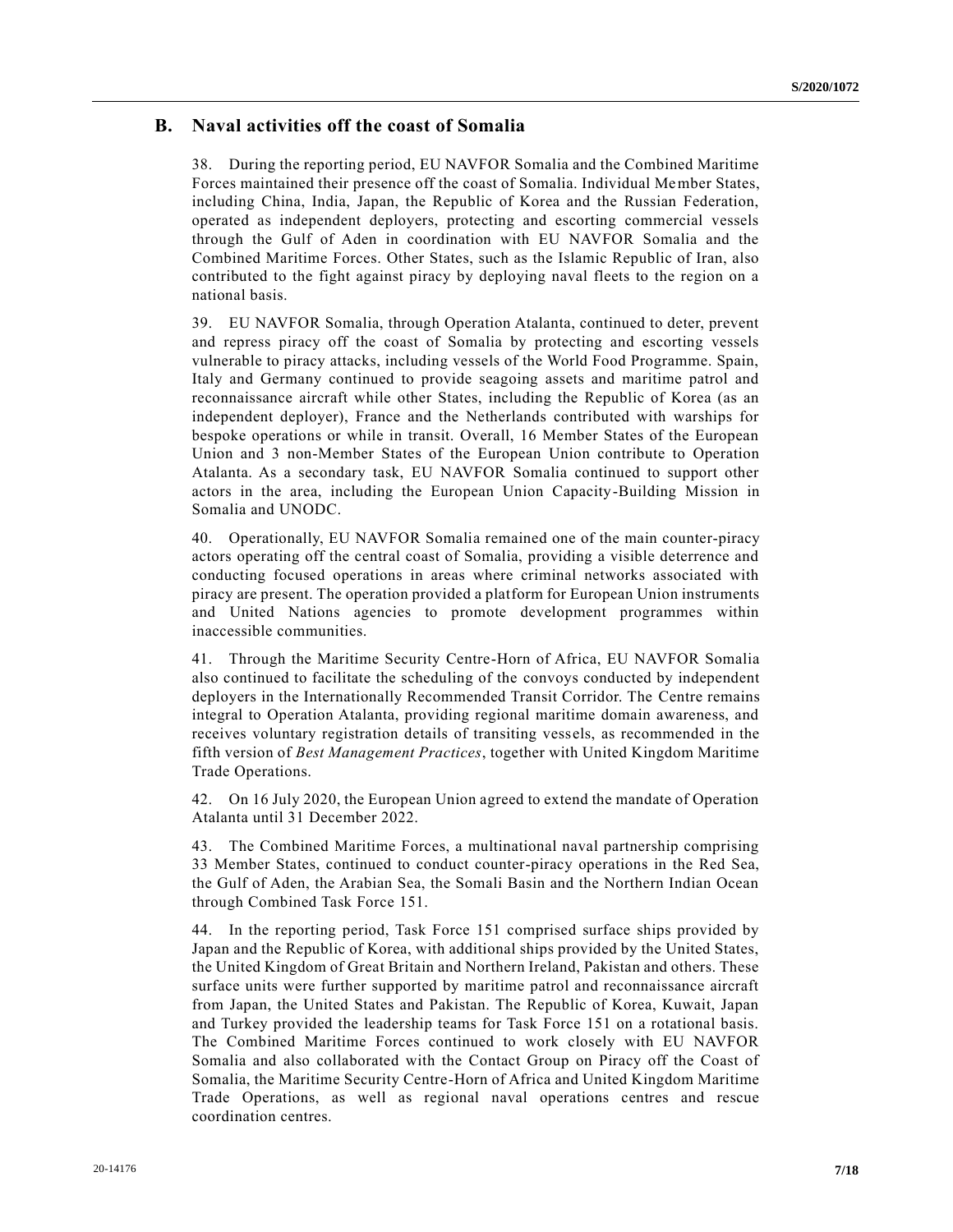45. While focusing on counter-piracy operations, the Combined Maritime Forces and EU NAVFOR Somalia continued to provide threat assessments and incidentrelated threat bulletins to the global shipping industry and successfully collaborated on wider maritime incidents in the Gulf of Aden, such as stranded and missing vessels, suspicious approaches and maritime safety incidents.

46. NATO retained maritime situational awareness off the coast of Somalia and monitored the situation with respect to piracy, including through the NATO Shipping Centre in the United Kingdom. NATO continued its collaboration with relevant counter-piracy stakeholders and remained active in counter-piracy forums, such as the Contact Group on Piracy off the Coast of Somalia.

47. Owing to the COVID-19 pandemic, the forty-sixth Shared Awareness and Deconfliction conference, scheduled for 27 and 28 May 2020, was cancelled. Instead, all counter-piracy military operations and industry stakeholders provided a written update of their activities, which was published on the conference website. The next Shared Awareness and Deconfliction conference will be hosted virtually by the Combined Maritime Forces in Bahrain on 3 and 4 November 2020.

48. The five suspected pirates apprehended by EU NAVFOR Somalia on 23 April 2019 are currently on trial in Seychelles. To date, 171 pirates have been transferred, of whom 145 were convicted and imprisoned further to arrests made by EU NAVFOR Somalia.

## **VI. International legal and judicial issues, including human rights considerations**

#### **A. Legal frameworks and cooperation**

49. In line with the cooperation framework signed on 15 June 2018, the United Nations Department of Political and Peacebuilding Affairs and the Indian Ocean Commission continued discussions on activities to help build the capacity of the Commission to promote and consolidate peace and security in the region. The Council of Ministers of the Commission met on 6 March 2020 in Seychelles and adopted the Moroni Declaration, in which it called for a reinforced mandate and institutional reform of the Commission. Work has started in support of the Moroni Declaration; however, implementation of the reforms has been delayed due to the COVID-19 pandemic.

50. During the reporting period, the IGAD Task Force on the Red Sea and the Gulf of Aden developed a road map and held seven national consultations in IGAD Member States to further the implementation of the resolution of the forty-sixth ordinary session of the IGAD Council of Ministers.

51. On 6 October, the Human Rights Council adopted resolution [45/16,](https://undocs.org/en/A/HRC/RES/45/16) in which it renewed the mandate of the open-ended intergovernmental working group to elaborate the content of an international regulatory framework on the regulation, monitoring and oversight of the activities of private military and security companies for a period of three years. Under the new mandate, the working group will continue to elaborate the content of an international regulatory framework, without prejudging the nature thereof, to protect human rights and ensure accountability for violations and abuses relating to the activities of private military and private security companies. The second session of the open-ended intergovernmental working group, scheduled for 11 to 15 May 2020, was postponed owing to the COVID-19 pandemic.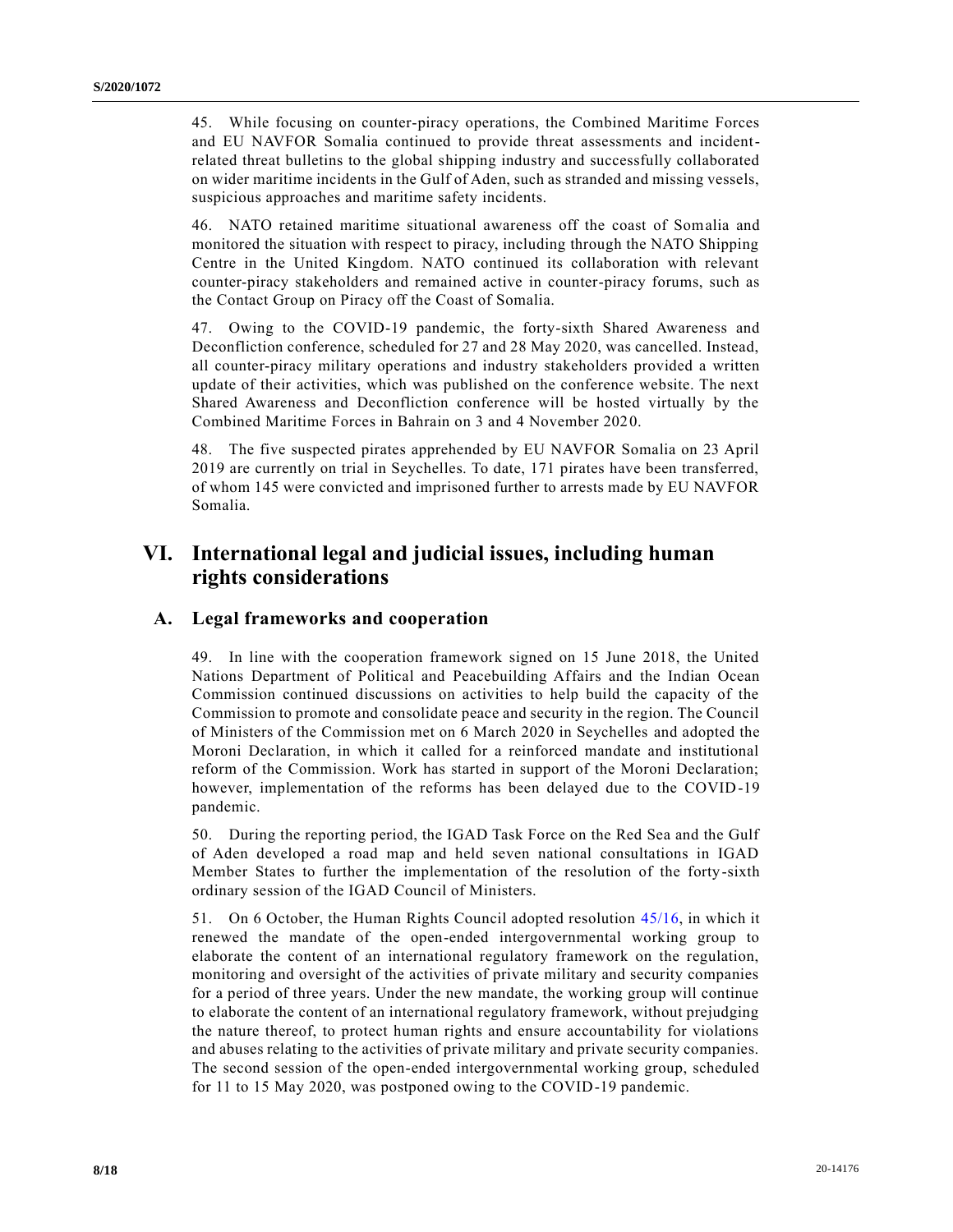### **B. Hostage release and support efforts**

52. On 18 August 2020, the three remaining hostages from the crew of the *Siraj*, held by the pirate group "Karani", were released and repatriated, as a result of the efforts of the Islamic Republic of Iran and the Hostage Support Partnership. The crew members were the last remaining hostages of Somali pirates and had been held hostage since 22 March 2015. The crew member of the *Siraj* who was released on 14 September 2019 has since been provided with rehabilitation support by the International Seafarers' Welfare and Assistance Network, an international charity based in the United Kingdom. The Network also administers the Piracy Survivor Family Fund of the Contact Group, which aided the families of the three crew members while they were in captivity and will assist the crew members with rehabilitation support following their release.

53. On 15 September 2020, the Chair of the Contact Group issued a communiqué concerning the release of the three hostages, recognizing the support by the Hostage Support Partnership and the International Seafarers' Welfare and Assistance Network.

#### **C. Cooperation on piracy-related prosecutions**

54. On 16 June 2020, the UNODC Global Maritime Crime Programme held a meeting of the Law Enforcement Task Force, in its capacity as its secretariat. Member States with active piracy prosecutions and an interest in counter-piracy efforts participated in the meeting, alongside the International Criminal Police Organization (INTERPOL) and EU NAVFOR Somalia. The meeting highlighted the increased involvement of piracy kingpins in transnational organized crime, including movement of weapons and illicit goods, which is in violation of the Somalia sanctions regime.

55. The work conducted by the UNODC Global Maritime Crime Programme for the Law Enforcement Task Force indicates that the geographic area where pirate action groups might attack and hijack vessels has been considerably reduced. The number of pirate action groups and funding for their operations have also been reduced. It is believed that the four pirate action groups in Somalia have funding, equipment and safe areas from which they could launch piracy operations.

56. In November 2019, in collaboration with EU NAVFOR Somalia, UNODC conducted an assessment in Kenya, Mauritius, Seychelles and Tanzania, to look at the readiness and capacity in those States to accept and prosecute suspected pirates. The assessment showed that the willingness and capacity to achieve the legal finish still exists in these States, even though it has diminished to some extent.

57. Since the beginning of the Global Maritime Crime Programme in 2009, UNODC has repatriated a total of 184 piracy prisoners from Kenya, Mauritius and Seychelles. There are five suspected pirates in detention awaiting trial in Seychelles and one convicted piracy prisoner who will be repatriated to Somalia upon completion of his sentence in Seychelles. As a result of these repatriation efforts, there are currently no piracy prisoners in Kenyan or Mauritian prisons. The UNODC Global Maritime Crime Programme continues to support States in the region in their efforts to conduct fair trials of suspected pirates and ensure that prison conditions are in line with international human rights standards.

58. On 7 September 2020, the Attorney-General of Seychelles decided to press charges against the five suspected pirates apprehended by EU NAVFOR Somalia and transferred to Seychelles for prosecution in April 2019. The public hearings of the trial were held in September 2020 and an outcome is pending.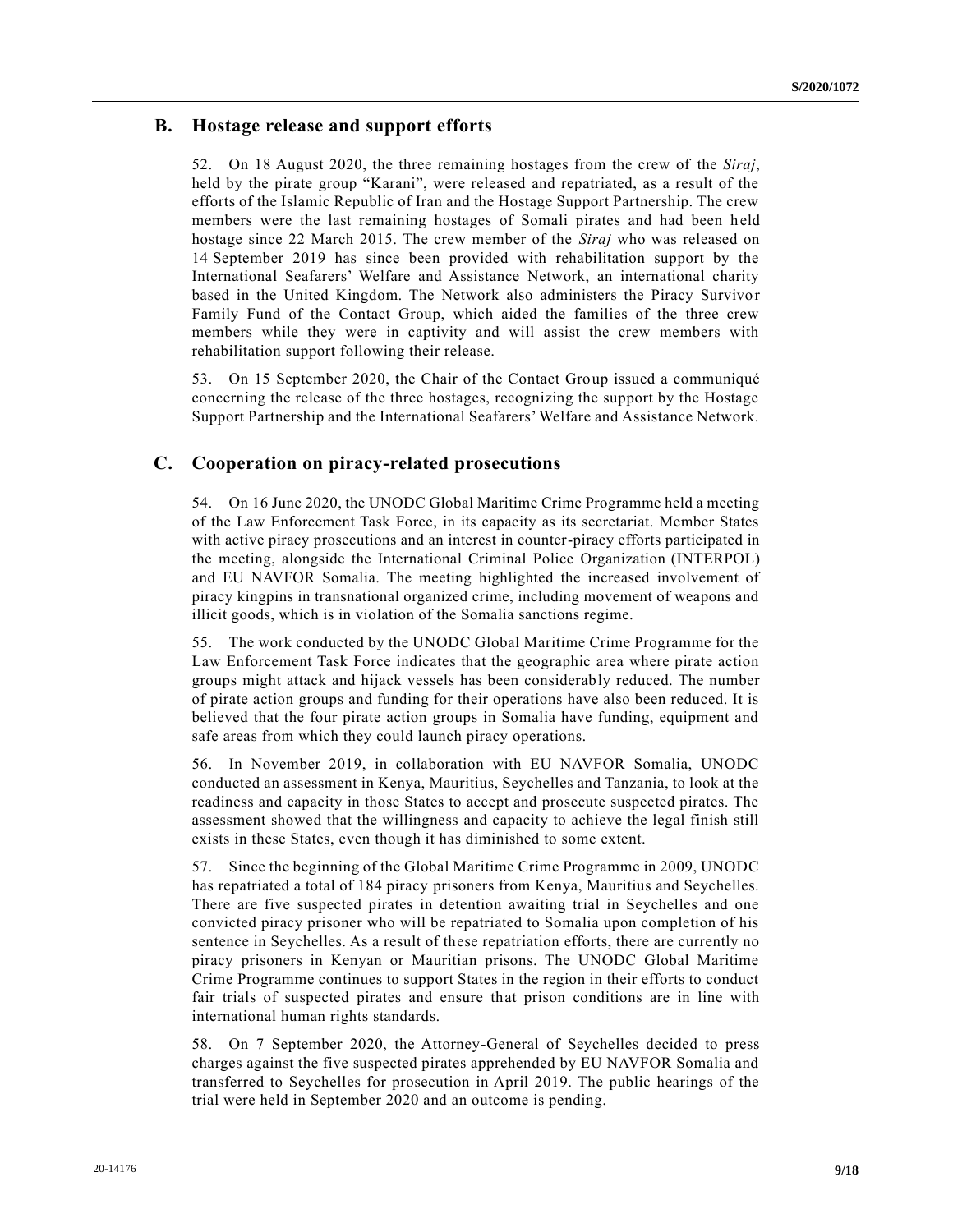59. On 25 July 2020, the Puntland Parliament decided to cancel the memorandum of understanding between Puntland and Seychelles concerning the transfer of persons convicted of acts of piracy. A technical committee was then established to proceed with the release of the remaining 25 pirates held in Puntland. On 18 August 2020, the Chair of the Contact Group released a communiqué expressing deep concern regarding the decision, calling on the Federal Government of Somalia not to commit to their early release and strongly condemning any action against the collective efforts of the Contact Group members. In parallel, efforts were made by the international community, including UNODC, arresting States and other relevant stakeholders to avoid any early release, and as at 29 October 2020, no early releases have been made.

### **VII. Observations**

60. Since my previous report, there have been no piracy attacks off the coast of Somalia. Even as the world has been focusing on tackling the COVID-19 pandemic, the mitigation measures in place to combat piracy and armed robbery at sea off the coast of Somalia have remained effective, thanks to the Federal Government of Somalia, the shipping industry and the international community, including the Security Council, military and naval forces and the Contact Group on Piracy off the Coast of Somalia.

61. The release of the three remaining crew members of the *Siraj* and their return home is an important milestone. I commend the work of the Hostage Support Partnership, which led to the release of these final remaining hostages of Somali piracy, and the support to the hostages and their families provided by the International Seafarers' Welfare and Assistance Network. I thank those Governments and organizations which supported and cooperated with these efforts and reiterate my call to all partners to contribute to the Piracy Survivor Family Fund, which plays a vital role for survivors of Somali piracy and their families.

62. Despite the absence of attacks and the concerted international efforts, pirate action groups remain active and ready to resume attacks if conditions become favourable. The diversification of activities of these groups points not only to the potential reversibility of counterpiracy gains achieved over the past decade, but also to the need to address the root causes and drivers of piracy. I reiterate my call for the Federal Government of Somalia and international partners to continue their efforts to address these, such as by creating alternative livelihoods, tackling insecurity, addressing weak governance structures and suppressing illegal, unreported and unregulated fishing.

63. I commend the efforts of the Federal Government of Somalia to work alongside national and international stakeholders in building awareness and development of policies and legal frameworks that will facilitate and strengthen maritime security, commerce and state jurisdiction. I encourage the initiative of the Federal Government of Somalia to revitalize the National Maritime Coordination Committee, which will allow Somali maritime stakeholders at both the federal and state levels to articulate collective objectives towards the development of a sustainable maritime sector. I further welcome the revision by the Federal Government of Somalia and the federal member states of legal frameworks relevant to piracy and maritime security and their work on incorporating international maritime obligations into national regulations. These are important for Somalia to effectively counter piracy and abide by its international obligations.

64. I also commend the Federal Government of Somalia and its federal member states for their work, supported by international partners, to empower women in the maritime sector.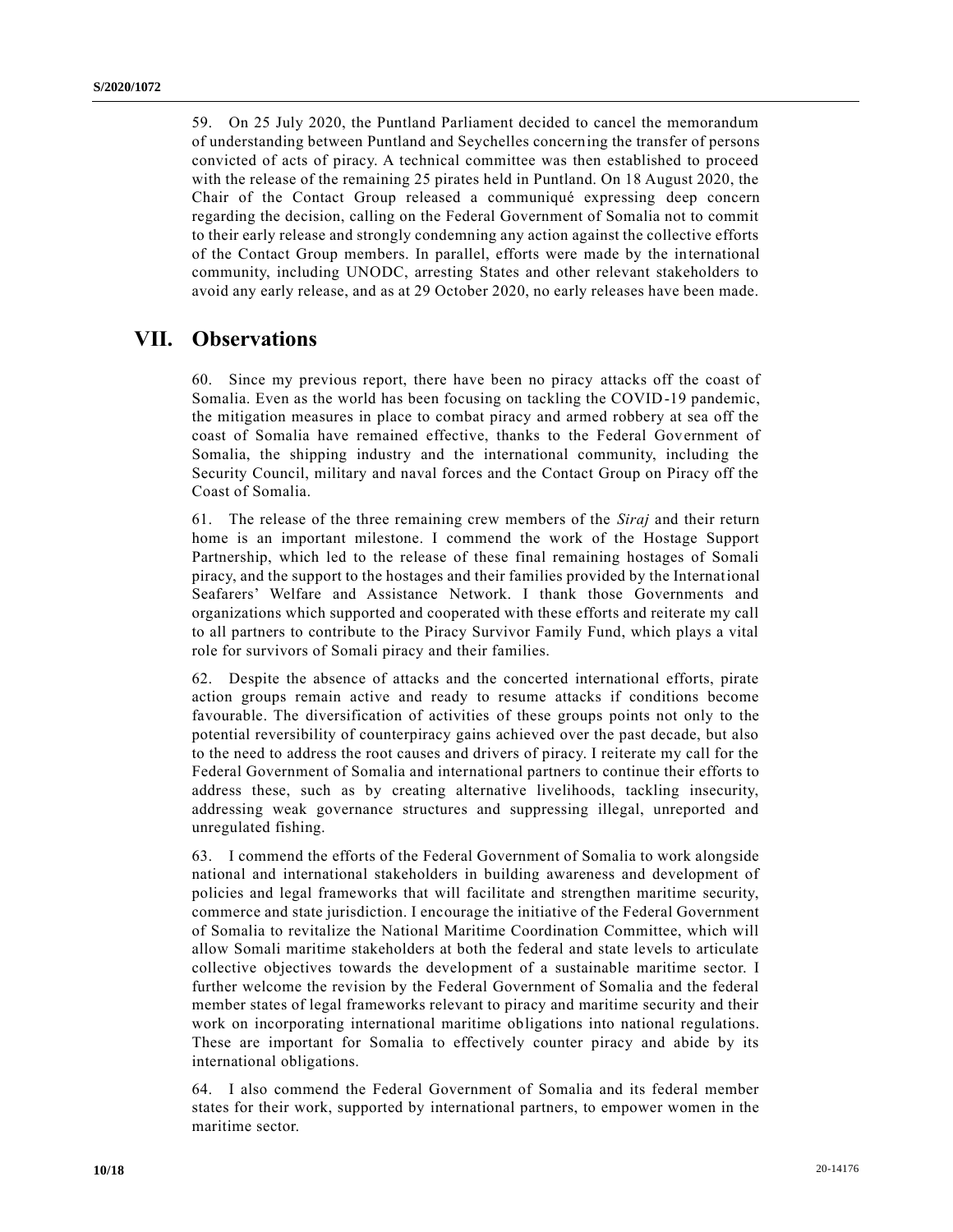65. I welcome efforts by international partners to enhance the capacity of States in the region to effectively prosecute suspected pirates and control their waters. I commend the work of regional capacity-building initiatives, such as the Djibouti Code of Conduct, and encourage Member States to continue their close coordination in furtherance of the repression of piracy and armed robbery against ships in the region and above all, to find long-term, sustainable solutions to address maritime security threats.

66. I thank the Government of Kenya for its leadership as Chair of the Contact Group on Piracy off the Coast of Somalia, and the Indian Ocean Commission for its supporting role as secretariat of the Contact Group. I further commend international partners for their contributions to the trust fund to support initiatives of States countering piracy off the coast of Somalia and encourage continued financial support to counter piracy mechanisms following the closure of the trust fund on 31 December 2021.

67. I encourage the Federal Government of Somalia, its federal member states and the international community, including the Contact Group on Piracy off the Coast of Somalia and international naval forces, to continue their collaboration on combating piracy off the coast of Somalia.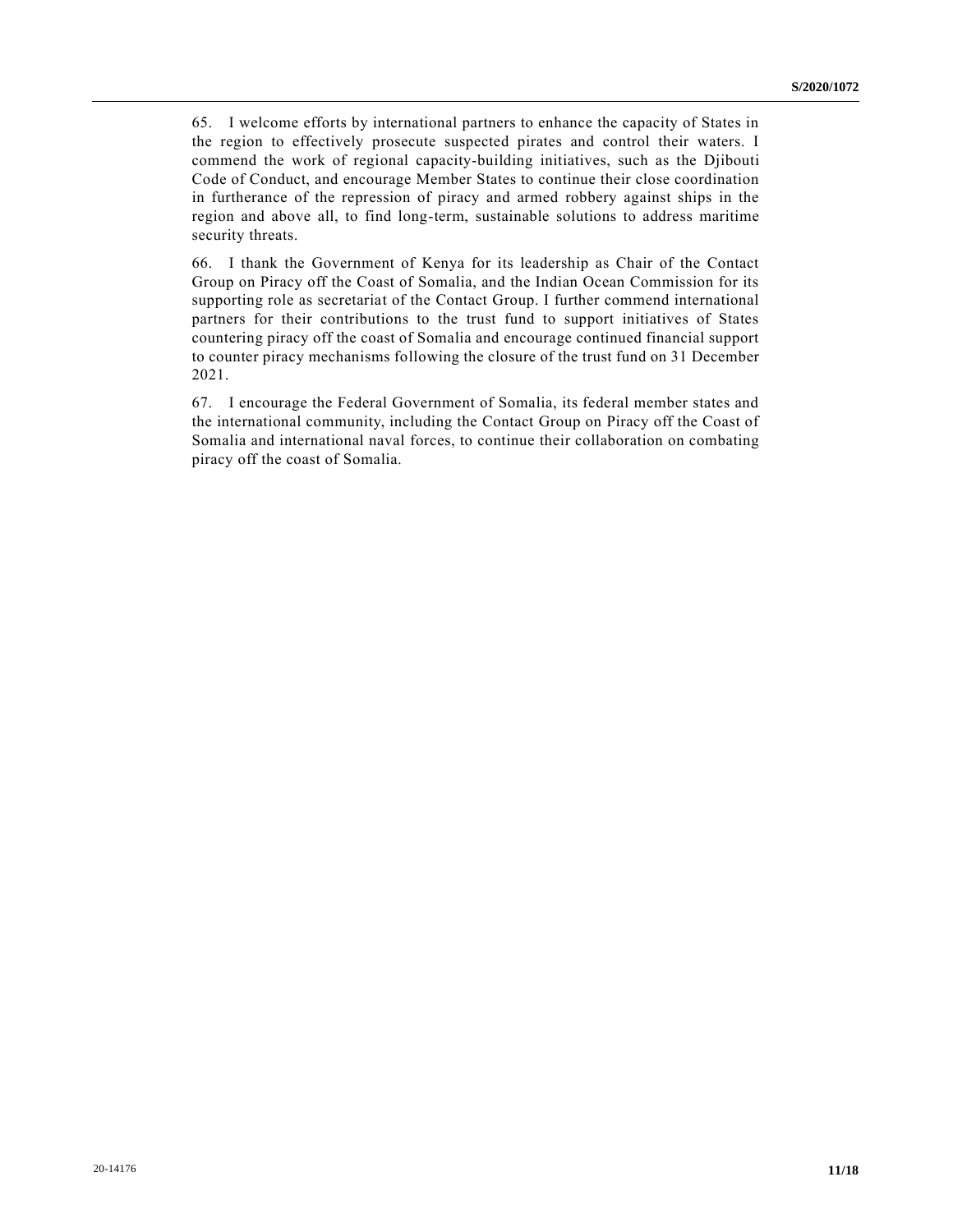#### **Annex I**

#### **Contributions of Member States, observers, non-governmental organizations and the private sector to countering piracy off the coast of Somalia**

1. The following statements have been provided by Member States in response to the relevant operative paragraphs of Security Council resolution [2500 \(2019\):](https://undocs.org/en/S/RES/2500(2019))

2. As a Member State of the European Union, Belgium implements Council resolution [2500 \(2019\)](https://undocs.org/en/S/RES/2500(2019)) by taking part in the European Union Naval Force (EU NAVFOR) anti-piracy Operation Atalanta. Belgium currently deploys three soldiers to Operation headquarters (three non-commissioned officers: two watchkeepers and one naval cooperation and guidance for shipping (Sonic)).

3. The focal areas of Denmark for countering piracy in and around the Horn of Africa include efforts to maintain and strengthen local and regional maritime security capacities; support for governance institutions and efforts to address the socioeconomic root causes of piracy. In the reporting period, Denmark has been particularly engaged with capacity-building of the maritime police in Mogadishu and Boosaaso, as well as the "Somaliland" Coast Guard. Through its national peace and stabilization programme, Denmark is also contributing to capacity-building of the Kenya Navy. The aim of the programme is to increase the operational capacity and maritime awareness of the Navy. Part of the programme is aimed at enhancing the interagency cooperation between Kenyan maritime agencies where the international Combined Maritime Forces play a key role. In addition, Denmark has deployed staff officers to the Combined Maritime Forces to support maritime security efforts in the region. Finally, Denmark continues to work closely with the international community in and around the Horn of Africa and has since 2012 been a main contributor to the United Nations Office on Drugs and Crime (UNODC) on efforts to strengthen the exercise of government authority at sea. Denmark has also actively collaborated research and analysis efforts in relation to the UNODC mandate under Council resolution [2498 \(2019\),](https://undocs.org/en/S/RES/2498(2019)) primarily in relation to disruption of maritime smuggling routes. Furthermore, Denmark has supported the establishment, maintenance and monitoring of prisons holding convicted pirates in Somalia.

4. The activities undertaken by France off the coast of Somalia are mainly within the European framework. France is one of the main contributors to EU NAVFOR Somalia Operation Atalanta. The Operation's Maritime Security Centre-Horn of Africa, which is the first point of contact for the various maritime actors (in particular the shipping industry), is co-located with the Maritime Information Cooperation and Awareness Centre in Brest, France. In addition to addressing piracy, which remains its core mandate, the Operation also cooperates with and transmits information on other security issues to the International Criminal Police Organization (INTERPOL) and the European Union Agency for Law Enforcement Cooperation (Europol). France regularly provides naval air assets in direct or associated support to the Operation. The base and the French troops stationed in Djibouti also provide essential logistical support to the Operation. Onshore, the European Union is contributing to the capacity-building efforts of the States of the Horn of Africa, with a view to addressing the root causes of piracy and eradicating piracy networks. France has no personnel deployed to the European Union Training Mission in Somalia and three deployed to the European Union Capacity Building Mission in Somalia. A strategic review of the European Union Training Mission, the European Union Capacity-Building Mission and Operation Atalanta is ongoing. At the regional level, the European Union is contributing to building a maritime security architecture in the western Indian Ocean through the following programmes: Programme to Promote Regional Maritime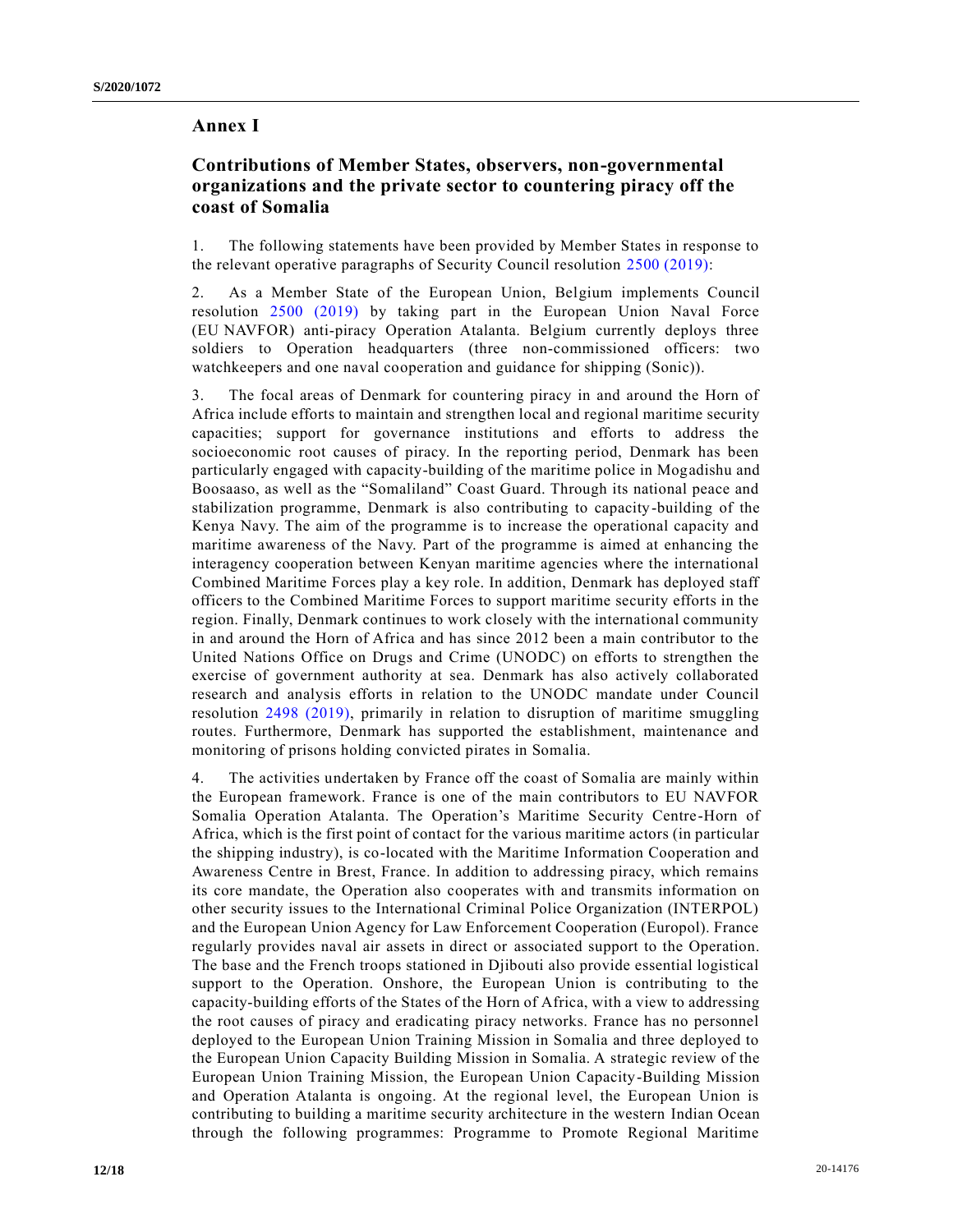Security, with a budget of 42 million euros, covering the period 2013–2020; Port Security and Safety of Navigation in Eastern and Southern Africa and the Indian Ocean, with a budget of 28 million euros, covering the period 2019–2024; the European Union Critical Maritime Routes Indian Ocean I project, with a budget of 5.5 million euros, covering the period 2015–2019, implemented by Expertise France, the French public agency for international technical assistance; the Critical Maritime Routes Indian Ocean II project, with a budget of 7.5 million euros, covering the period 2020–2023, also implemented by Expertise France. The security architecture was strengthened by the establishment, in 2018, of the Regional Maritime Information Fusion Centre in Madagascar and, in 2016, of the Regional Coordination Operations Centre in Seychelles. France has had liaison officers based at these two centres since their establishment. In addition, since 2013, the Programme to Promote Regional Maritime Security and the Critical Maritime Routes Indian Ocean programmes have been contributing their expertise in order to strengthen the capacity of officials in countries bordering the Indian Ocean to combat illicit maritime activities, in particular piracy, and are developing a regional maritime information-sharing system, the Indian Ocean Regional Information Sharing and Incident Management web platform. At the national level, France plays an active role in supporting maritime security off the coast of Somalia. France, a State with a border in the Indian Ocean and a member of the Indian Ocean Commission, continues to advocate for regional ownership of maritime security issues. In this regard, France supports the implementation of the Indian Ocean Commission regional maritime security strategy and the Djibouti Code of Conduct.

5. The Coast Guard Department of Georgia, as a result of the limited resources and competences, is unable to enforce specific measures in order to combat piracy on the coasts of Somalia. However, it is noteworthy that relevant offices of the Coast Guard Department are systematically sharing information about the suspected vessels with the maritime agencies of partner States and international organizations, namely, Allied Maritime Command (MARCOM) and the North Atlantic Treaty Organization (NATO) Shipping Centre. In addition, according to the materials provided by the Ministry of Defence of Georgia, the Ministry as a leading authority in the field of export control system is the entity which licenses military production. While deciding on concrete issues, it considers mandatory requirements established by Council resolutions with regard to arms embargoes and sanctions. Thus, positive decisions are not made and permission on the export and transit of military production is not given if an embargo applies to the country of final destination. Therefore, there have been no permission on the export and transit of military production issued in this regard since 1 November 2019.

6. Since the beginning of EU NAVFOR Somalia Operation Atalanta, Germany has been committed to the security of the sea lines off the Somali coast and is a reliable provider of troops for the European Union naval and naval air forces. At present, a maritime patrol aircraft with a technical-logistic group is provided twice a year for three months during the inter-monsoon phases of Operation Atalanta. The diving pressure chamber deployed in Djibouti is a reliable medical contribution by Germany to the East African region. In addition, Germany is providing staff to the operational headquarters in Rota, Spain, including the Deputy Commander, in the first half of 2020.

7. The Islamic Republic of Iran has dispatched five navy fleets to the Horn of Africa and the Gulf of Aden on a rotating basis. Those fleets comprised of 10 combat and logistical ships. The navy fleets have escorted more than 80 ships or tankers in the region, providing for their safe passage. Moreover, they have provided necessary assistance to the endangered fishermen and seafarers operating in the area. Of those ships and tankers escorted by the Iranian Navy, five were attacked by pirates. Those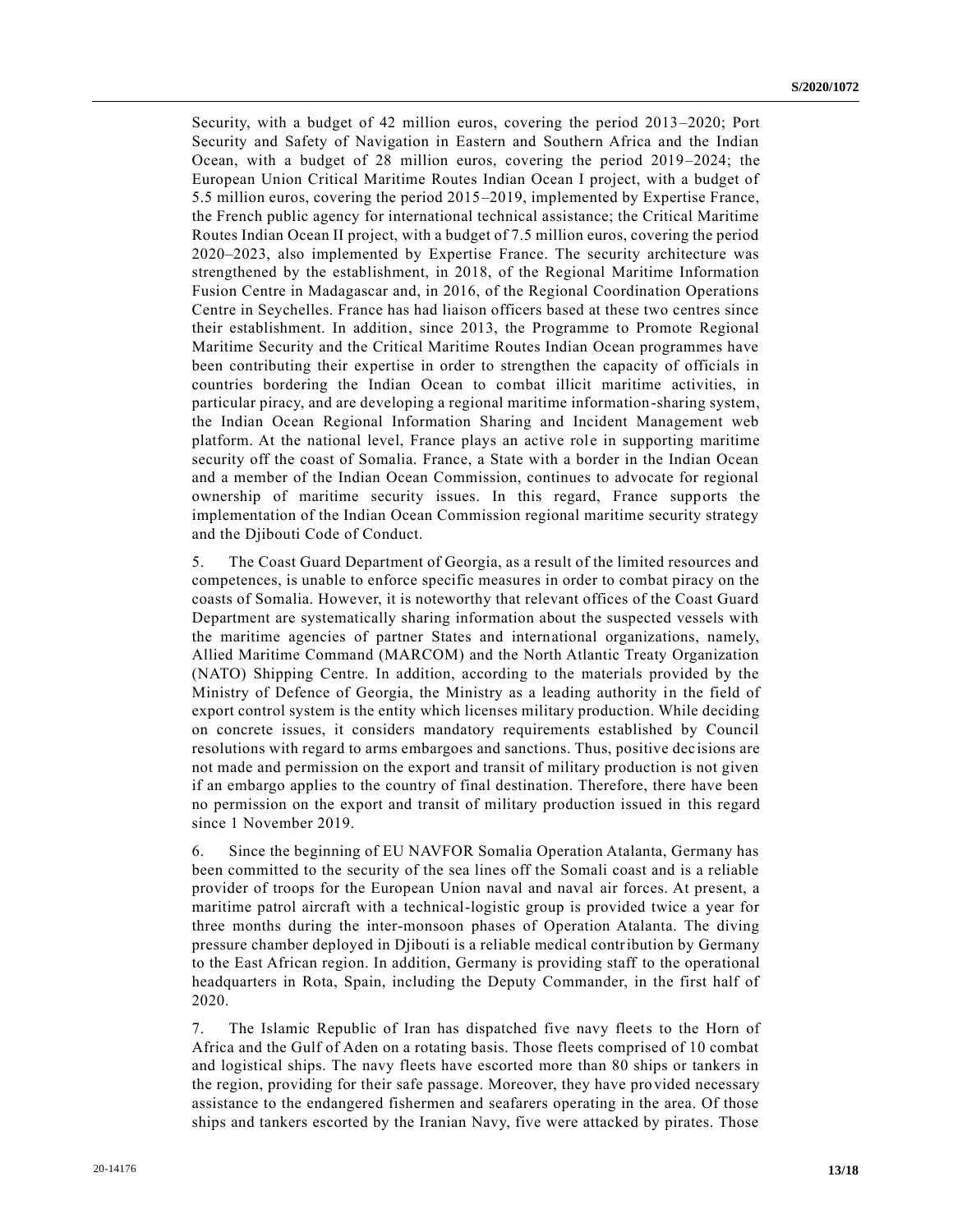attacks were repelled by the Iranian security forces, and the ships continued their route without harm. Iranian armed forces continued to support two companies through provision of equipment and training. Those companies have hitherto provided services for the escorts of 163 ships. Efforts have been made for the release of seafarers captured by Somali pirates, including three Iranians who were released in August 2020.

8. Italy has been one of the main force providers of EU NAVFOR Operation Atalanta since its inception and currently provides two naval units and two helicopters for eight months a year, with a total of 407 personnel units. During the eight months of operational deployment, Italy has tactical command of EU NAVFOR for one rotation per year (four months), providing the Force Commander with a core staff and related flagship, while in the remaining four-month period providing one fleet unit and staff elements at the Force Headquarters. In addition, Italy provides staff at the operational headquarters in Rota, Spain, including the Deputy Commander. In this context, Italy provides local maritime capacity-building activities and key leader engagement activities to local authorities, regional navies and other maritime actors relevant to the maritime security of the area of operation, (i.e., the Navy and Coast Guard of Djibouti, the Navy and Air Force of Seychelles and the Mogadishu Police). Italy has also been a member of the United Nations trust fund to support initiatives of States countering piracy off the coast of Somalia for 2018–2020 and advocated for a more efficient use of financial resources available, by identifying possible alternative instruments to replace the now underfunded trust fund. On land, Italian commitment to security in the region is conveyed through our participation to European Union missions in Somalia: the European Union Capacity-Building Mission in Somalia – focused on strengthening maritime security capacity and the capabilities of Somali authorities in autonomously countering piracy, through strategic-level advising and specialized training – and the European Union Training Mission in Somalia, focused on Somali Security Forces training, for which Italy is among the main contributors in terms of personnel and resources and has provided the Commanding Officer since 2014. Furthermore, Italy works to keep the attention of the European Union focused on an overall strengthening of the European involvement in the region. At the bilateral level, Italy – only insofar as security is concerned – provides training courses for the Somali Police Force with the support of the Italian military base in Djibouti. Italy stands by regional organizations in their action aimed at maintaining maritime security in the area and supports the implementation of the maritime security strategy of the African Union, as well as that of the Intergovernmental Authority on Development (IGAD), as co-president of the IGAD Partners Forum.

9. Since 2009, Japan has been conducting counter-piracy operations, without interruption, by deploying Maritime Self-Defense Force destroyers (with coastguard officers on board) and P-3C patrol aircraft to the Gulf of Aden. As part of its efforts towards deterrence and suppression of piracy off the coast of Somalia, Japan took command of Combined Task Force 151 from February to June 2020. With a view to promoting stability in Somalia, Japan has provided approximately \$20 million in financial assistance for improvement of the humanitarian and security situations in Somalia from November 2019 until March 2020, which makes the total amount of Japanese assistance for Somalia \$500 million since 2007.

10. In implementing Council resolution [2500 \(2019\)](https://undocs.org/en/S/RES/2500(2019)) the Republic of Lithuania supports the international efforts in the fight against piracy and armed robbery at sea off the coast of Somalia. Lithuanian Armed Forces maintain a permanent contribution to EU NAVFOR Operation Atalanta by providing a staff officer to the operational headquarters in Rota, Spain. Furthermore, on a rotational basis, Lithuanian Armed Forces deploy an autonomous vessel protection detachment (12 servicemen), with the fifth rotational detachment serving on board the World Food Programme ship from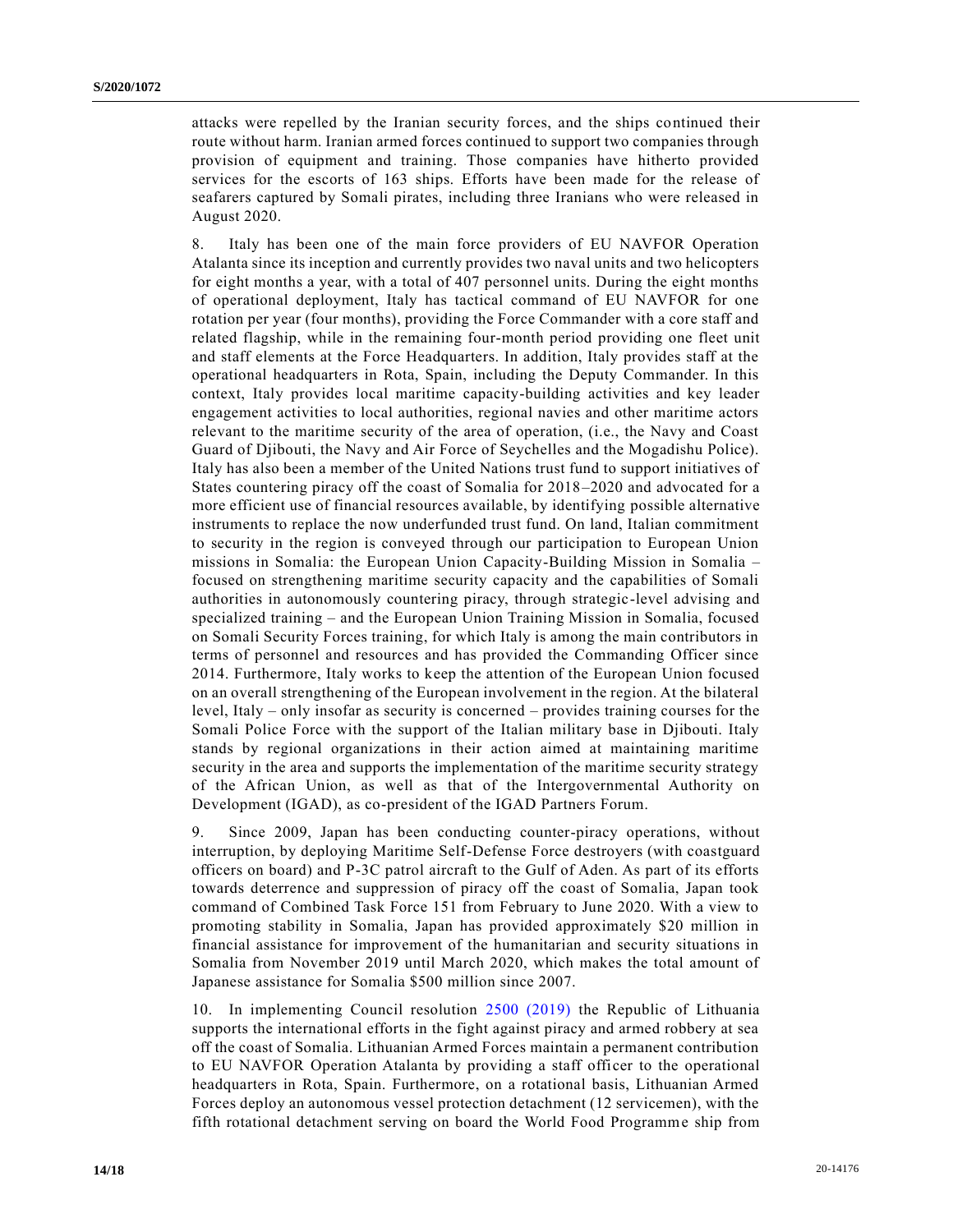August to December 2019. Additionally, from August 2019 to January 2020, two Lithuanian servicemen were assigned to the National Support Element in Djibouti.

11. Even prior to Council resolution [2500 \(2019\),](https://undocs.org/en/S/RES/2500(2019)) the Philippines had disseminated advisories to concerned stakeholders in order to make them aware of the issuances from the International Maritime Organization and other organizations pertaining to piracy and armed robbery against ships in the Gulf of Aden or enhanced risk areas. The updated version of *Best Management Practices to Deter Piracy and Enhance Maritime Security in the Red Sea, Gulf of Aden, Indian Ocean and Arabian Sea* was also disseminated to the concerned overseas shipping companies to assist their ships in avoiding, deterring or delaying possible piracy attacks in the high-risk area. Philippines overseas shipping companies are required to report to the Maritime Industry Authority in advance if their ships would pass through the Gulf of Aden or any high-risk area. The Authority will thereafter promptly relay the information, via email, to United Kingdom Maritime Trade Operations-Dubai for its action. The Authority allows the Naval Coalition Forces in the Gulf of Aden/Enhanced Risk Area to board the Philippines-registered ship should there be a need for a rescue operation. Another effort of the Authority involves the granting of approvals for Philippines overseas shipping companies to hire privately contracted armed security personnel, as supernumeraries, on board Philippines registered ships engaged in international voyages. Meanwhile, the Office for Transportation Security of the Department of Transportation ensures that the maritime security risk assessment reports of international passenger and cargo vessels are properly assessed, the security measures are not being neglected and the contingencies of security plans are well implemented. While no Filipino seafarer has been subjected to a piracy attack recently in the Gulf of Aden or the Horn of Africa, the Philippines recognizes the need to support various international initiatives for the prevention of piracy and for the safe release of any seafarer caught in harm's way. This involves information-sharing among the 33 members of the Combined Maritime Forces, in which the Philippines has been duly represented since 2010.

12. Portugal has contributed actively to a set of missions and operations in the context of various international organizations, namely the United Nations, the European Union and NATO, recognizing that stability and security can be achieved only through complementary international efforts. In this context, Portugal once again assumed the command of the EU NAVFOR Atalanta mission in Somalia in the period from December 2019 to March 2020. After the end of its command, Portugal has maintained its participation, continuing its uninterrupted presence in the Atalanta mission since 2008. Within this context of complementarity, Portugal has also participated since 2010 in the European Union Training Mission in Somalia, whose mandate includes a set of instruments of institutional capacity-building in cooperation with international and regional organizations in the region. During 2019, Portugal also started to provide support to the European Union Capacity-Building Mission in Somalia, addressing maritime security and law enforcement issues.

13. During the period from 1 November 2019 to the present, the Russian Navy made three visits to the Horn of Africa region in order to ensure the safety of Russian maritime navigation and to combat piracy and armed robbery in that marine area. During the period from 1 November to the present, the State-financed Maritime Security Service, which comes under the Federal Agency for Maritime and River Transport, has participated in the efforts to counter Somali pirates, including in the formation of two convoys of merchant ships and their escort by Russian Navy ships in pirate areas off the coast of Somalia and in the Gulf of Aden. In addition, the Federal Agency for Maritime and River Transport has carried out the following activities: sharing of information at least twice a day on the conditions in the high-risk area with vessels registered under the Russian flag crossing the Gulf of Aden;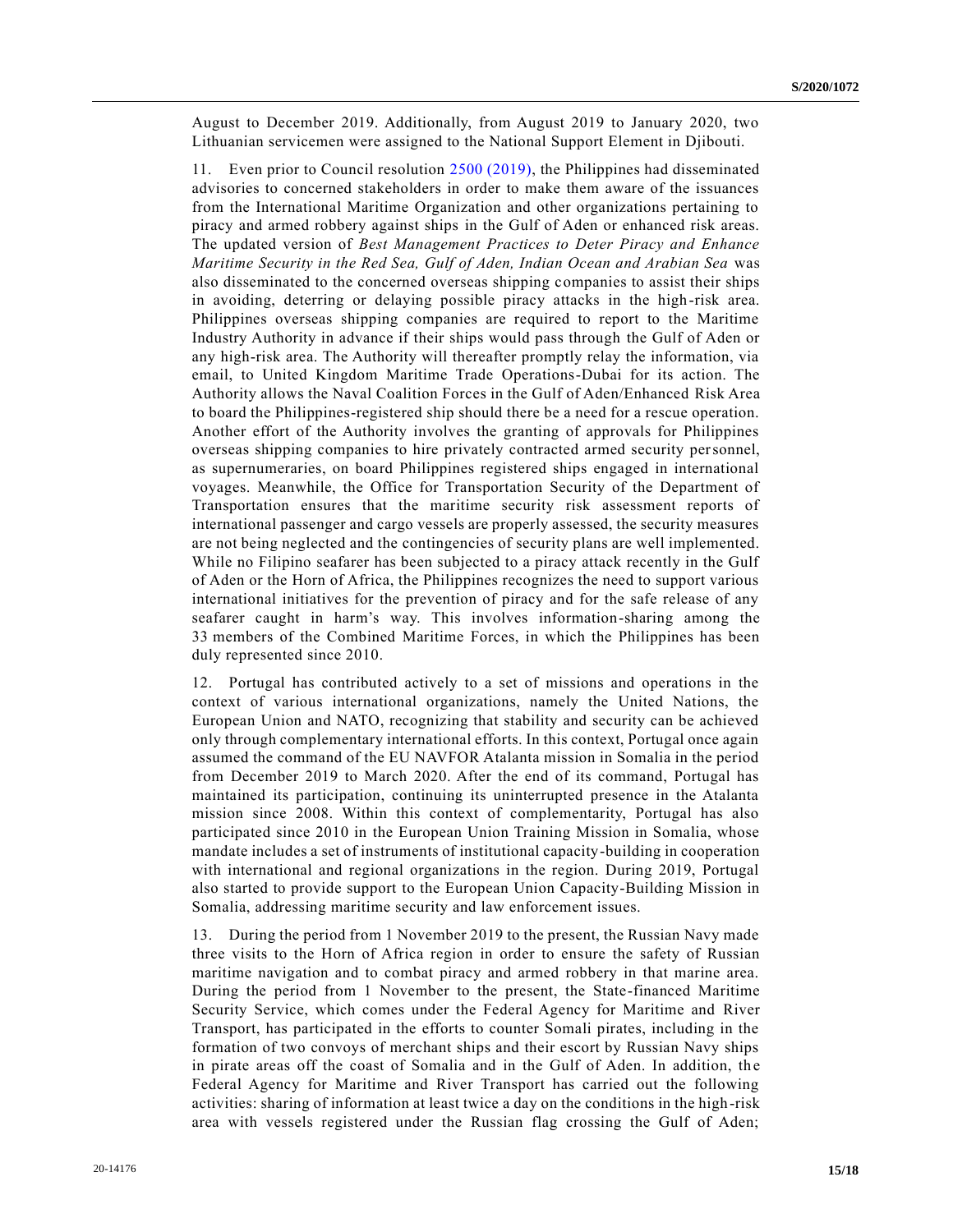monitoring of the situation in the waters off the coast of Somalia and notification of stakeholders; consultations with foreign shipping companies and ships' captains regarding the formation of Russian convoys; regular contact with major anti-piracy centres, including the Maritime Security Centre-Horn of Africa (which operates under EU NAVFOR Somalia Operation Atalanta) and United Kingdom Maritime Trade Operations; and dissemination to interested Russian companies of the existing recommendations of IMO, the Federal Agency for Maritime and River Transport and the Russian Navy on countering piracy off the Somali coast, including the fifth version of *Best Management Practices*.

14. Since May 2009, Sweden has sent five naval units to Operation Atalanta, the European Union maritime operation in the Gulf of Aden, off the Somali coast, which protects vulnerable shipping and deters, prevents and represses piracy and armed robbery at sea in the region. In autumn 2017, Sweden provided a fifth contingent consisting of a naval boarding force and two fast assault craft to the Operation. In July 2019, Sweden increased its personnel contribution to Operation Atalanta headquarters in Rota, Spain, from two staff officers to three. Currently, Sweden does not intend to increase its personnel or contribution. Sweden, with the engagement of the European Union Capacity-Building Mission in Somalia, has also played an important part in the development of the "Somaliland" Coast Guard, owing to two donations of maritime training courses in 2018 and 2019. During the second training course in 2019, 23 men and 2 women from the "Somaliland" coastguard completed a five-week "Swedish boat project" training course in Berbera, led by Swedish coastguard experts and advisers from the European Union Capacity-Building Mission in Somalia. The focus of the course was on effective search and rescue operations, seamanship, boat handling and Global Positioning System (GPS) navigation, as well as engine repair and mechanics. A third training course is on hold owing to the COVID-19 situation. The goal of this last planned training is to update previously trained participants and further develop their skills.

15. Ukraine has concentrated its efforts in the fight against piracy and armed robbery of ships in the waters off the coast of Somalia first and foremost in the context of its membership in IMO. In this context, Ukraine supported, sponsored and produced a number of initiatives aimed at fighting and eradicating piracy and armed robbery in this particular area and worldwide. Acts of piracy are criminalized (as a separate, specific crime) in the Criminal Code of Ukraine. Article 446 of the Code provides for punishment of piracy and imprisonment of up to 15 years with confiscation of property belonging to a person convicted as guilty of committing an act of piracy. Moreover, while upholding the 1982 United Nations Convention on the Law of the Sea and making it part of its national legislation, Ukraine recognized universal jurisdiction for piracy, in line with the relevant provisions of the Convention. In its capacity as a maritime labour producing country, Ukraine pays specific attention to providing adequate maritime education and training to prospective and active seafarers to counter the threat of piracy and armed robbery against ships under the provisions of the IMO instruments, primarily the 1978 International Convention on Standards of Training, Certification and Watchkeeping for Seafarers (and the Seafarers' Training, Certification and Watchkeeping Code. To this end, Ukraine has carefully revised and amended its national legislation. In particular, according to the Requirements for Equipment Intended for Training and Testing of Knowledge of Crew Members and Ship's Crew on Ship Protection, approved by Order No. 491, issued by the Ministry of Infrastructure of Ukraine on 7 October 2014, registered by the Ministry of Justice of Ukraine on 24 October 2014 with register number 1336/26113, the training of seafarers to enable them to perform duties related to the protection of ships from the threat of piracy and armed robbery should be carried out in compliance with the requirements of regulations VI/5 and VI/6 of the amended International Convention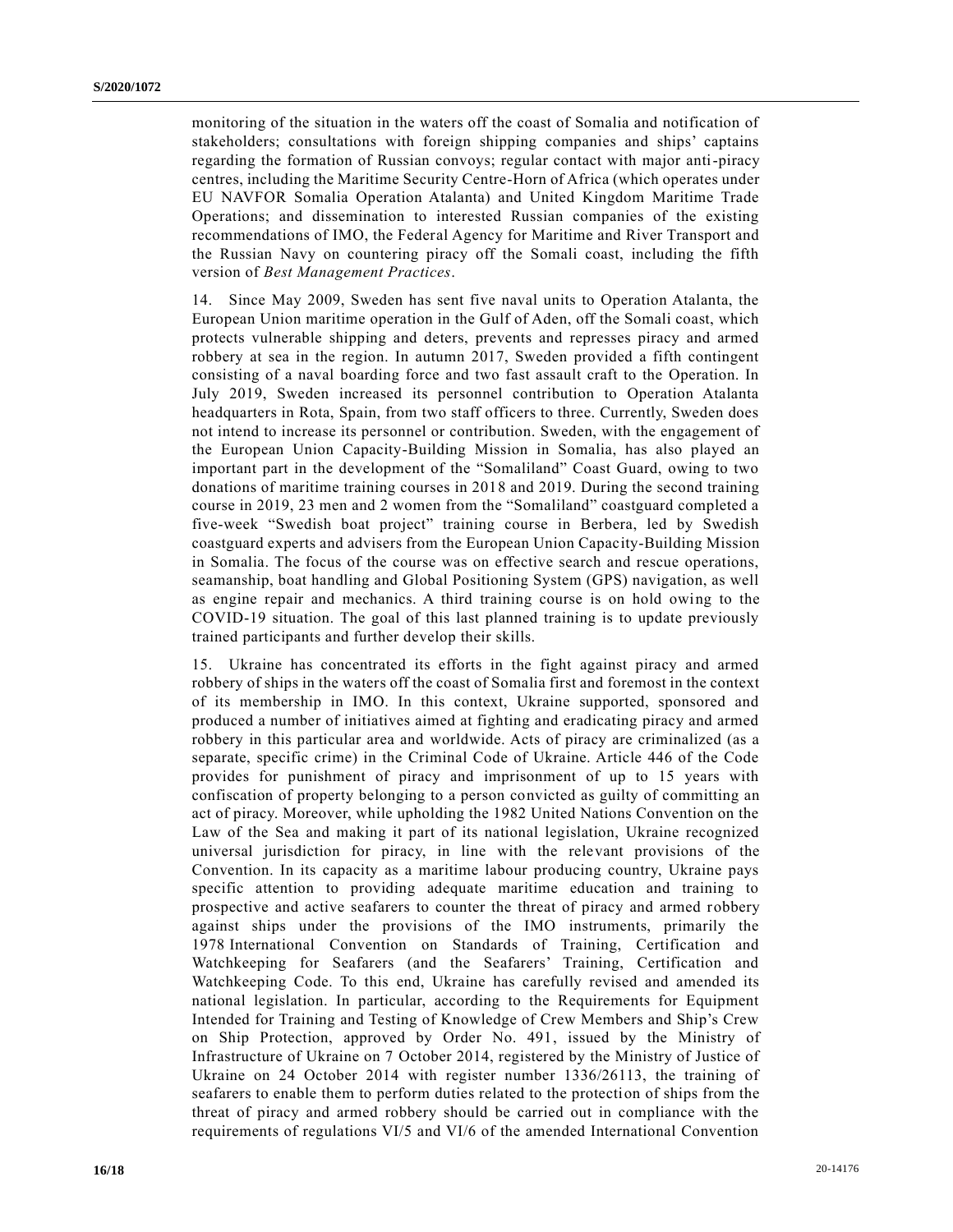on Standards of Training, Certification and Watchkeeping for Seafarers and by sections A-VI/5, A-VI/6, B-VI/5 and B-VI/6 of its Code, chapter XI-2 of the International Convention for the Safety of Life at Sea, the International Ship and Port Facility Code and relevant national requirements. The Standard of Higher Education for qualification 271 "River and sea transport" for the first (bachelor's) level of higher education, approved and implemented by Order No. 1239 of the Ministry of Education and Science of Ukraine on 13 November 2018, provides that, in developing special (professional) competencies, educational programmes must ensure compliance with the requirements of the International Convention on Standards of Training, Certification and Watchkeeping for Seafarers. These provisions are applicable to mandatory minimum training and safety training requirements for all seafarers in accordance with the corresponding provisions of the Convention and its Code.